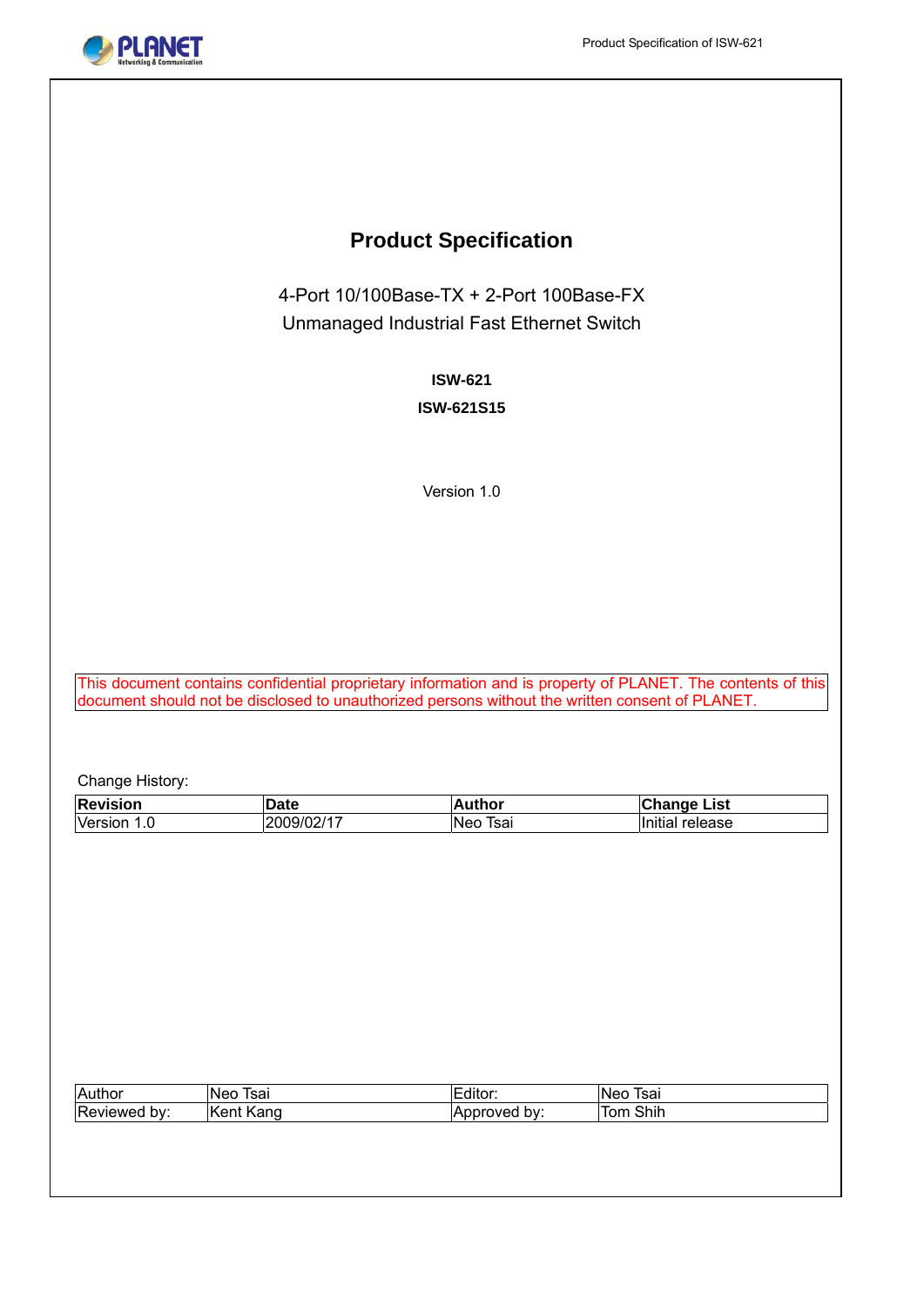

# **1. PRODUCT DESCRIPTION**

The PLANET entry level Industrial Ethernet Switch is industrially hardened Ethernet Switch specifically designed to operate reliably in electrically harsh and climatically demanding environments.

The ISW-621 series provides a high level of immunity to electromagnetic interference and heavy electrical surges typical of environments found on plant floors or in curb side traffic control cabinets. The feature of operating temperature range of -10 to 60 Degree C coupled with hazardous location certification (Class 1 Division 2) allows the Switch to be placed in almost any location.

The ISW-621 series is packaged in a compact, IP-30 standard metal that allows either DIN or panel mounting for efficient use of cabinet space. The switch provides an integrated power supply with a wide range of voltages (12 to 48V DC) for worldwide operability or dual-redundant, reversible polarity, 24V DC and 48V DC power supply inputs for high availability applications requiring dual or backup power inputs.

The ISW-621 Series provides two 100Base-FX optic-fiber SC interfaces. It provides multi-mode or Single mode 100Base-FX SC interface and the fiber transmit distance can be 2km or 15km away for link to remote backbone.

The PLANET ISW-621 Series include following models.

**ISW-621** 4+2 100FX Port Multi-mode Industrial Ethernet Switch (-10~60 Degree C)– SC/MM 2km **ISW-621S15** 4+2 100FX Port Single mode Industrial Ethernet Switch (-10~60 Degree C)–SC/SM 15km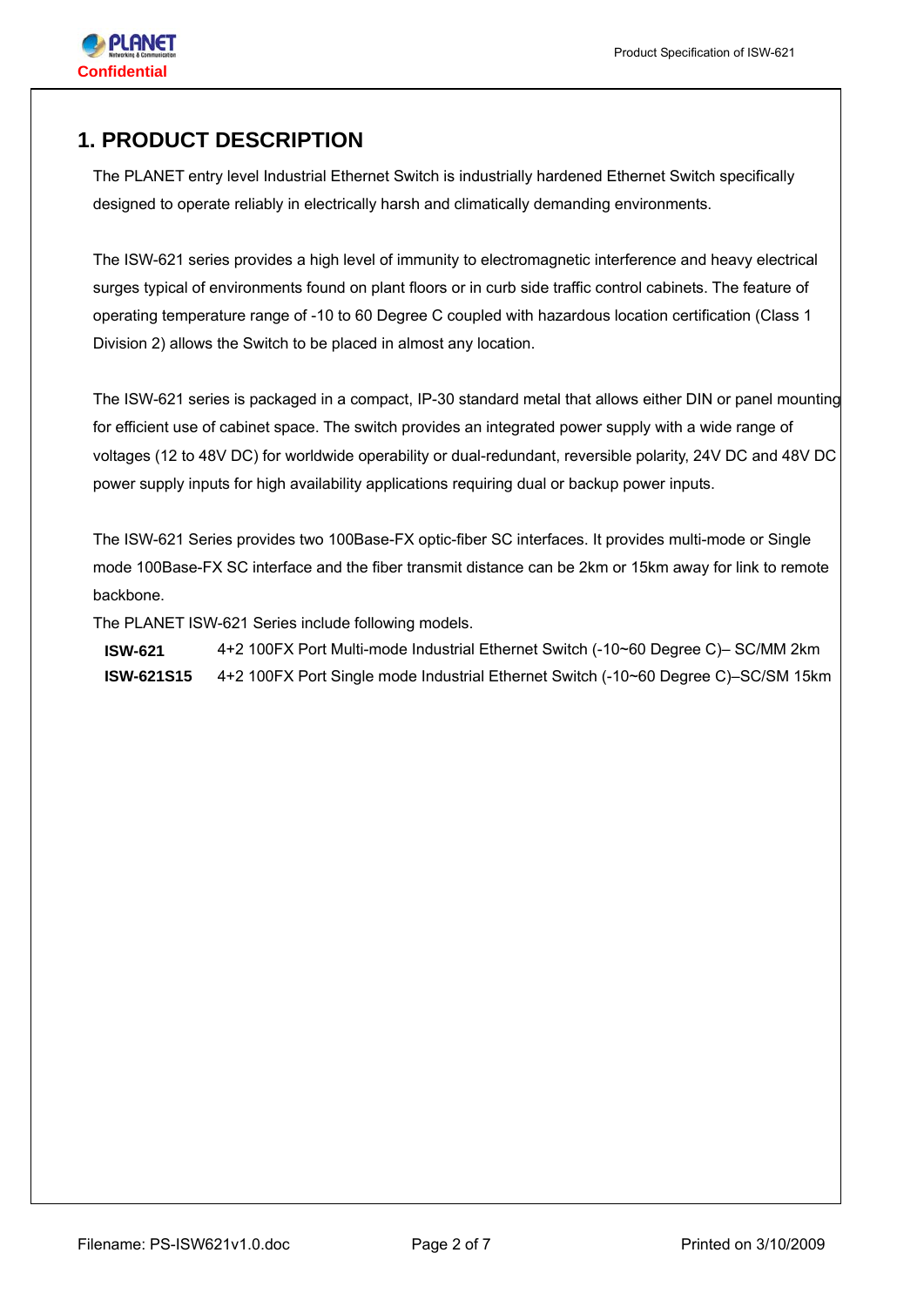

# **2. PRODUCT FEATURES**

#### ¾ **Physical Port**

#### **ISW-621**

- 4-Port 10/100Base-TX RJ-45
- 2-Port 100Base-FX interfaces for up to 2km (Multi-mode fiber 50/125μm)

#### **ISW-621S15**

- 4-Port 10/100Base-TX RJ-45
- $\Box$  2-Port 100Base-FX interfaces for up to 15km (Single mode fiber 9/125 $\mu$ m)

#### ¾ **Industrial Design**

- $\square$  Slim type IP-30 Metal case
- Operating Temperature from -10℃~60℃ for ISW-621 / ISW-621S15
- □ DIN Rail and Wall Mount Design
- $\Box$  12 to 48V DC, redundant power with polarity reverse protect function and connective removable terminal block for master and slave power
- $\Box$  Supports EFT protection 6000 VDC for power line
- $\Box$  Supports 6000 VDC Ethernet ESD protection

#### ¾ **Data Communication**

- Complies with the IEEE 802.3, IEEE 802.3u,Fast Ethernet standard
- Auto-MDI/MDI-X detection and Auto-negotiation with Half-Duplex/Full-Duplex modes for all 10 /100Base-TX RJ-45 ports
- □ Store-and-Forward Switching Architecture
- $\Box$  Features Store-and-Forward mode with wire-speed filtering and forwarding rates
- $\Box$  Prevents packet loss with back pressure (Half-Duplex) and IEEE 802.3x PAUSE frame flow control (Full-Duplex)
- □ Backplane (Switching Fabric): ISW-621 Series: 1.2Gbps
- □ 1Mbit on-chip frame buffer on ISW-621 Series
- $\Box$  Integrated address look-up engine, support 2K absolute MAC addresses
- □ CSMA/CD Protocol
- □ Automatic source address learning and aging
- $\Box$  Support to handle up to 1522 bytes packet size

# **3. PRODUCT SPECIFICATION**

### **3.1 MAIN COMPONENT**

| Switch MAC + PHY         | IC Plus IP178D |                                           |
|--------------------------|----------------|-------------------------------------------|
| <b>Fiber Transceiver</b> | ISW-621        | AFBR-5803Z Transceivers 3.3V              |
|                          | ISW-621S15     | APAC Opto LS32-A3C-DC-N Transceivers 3.3V |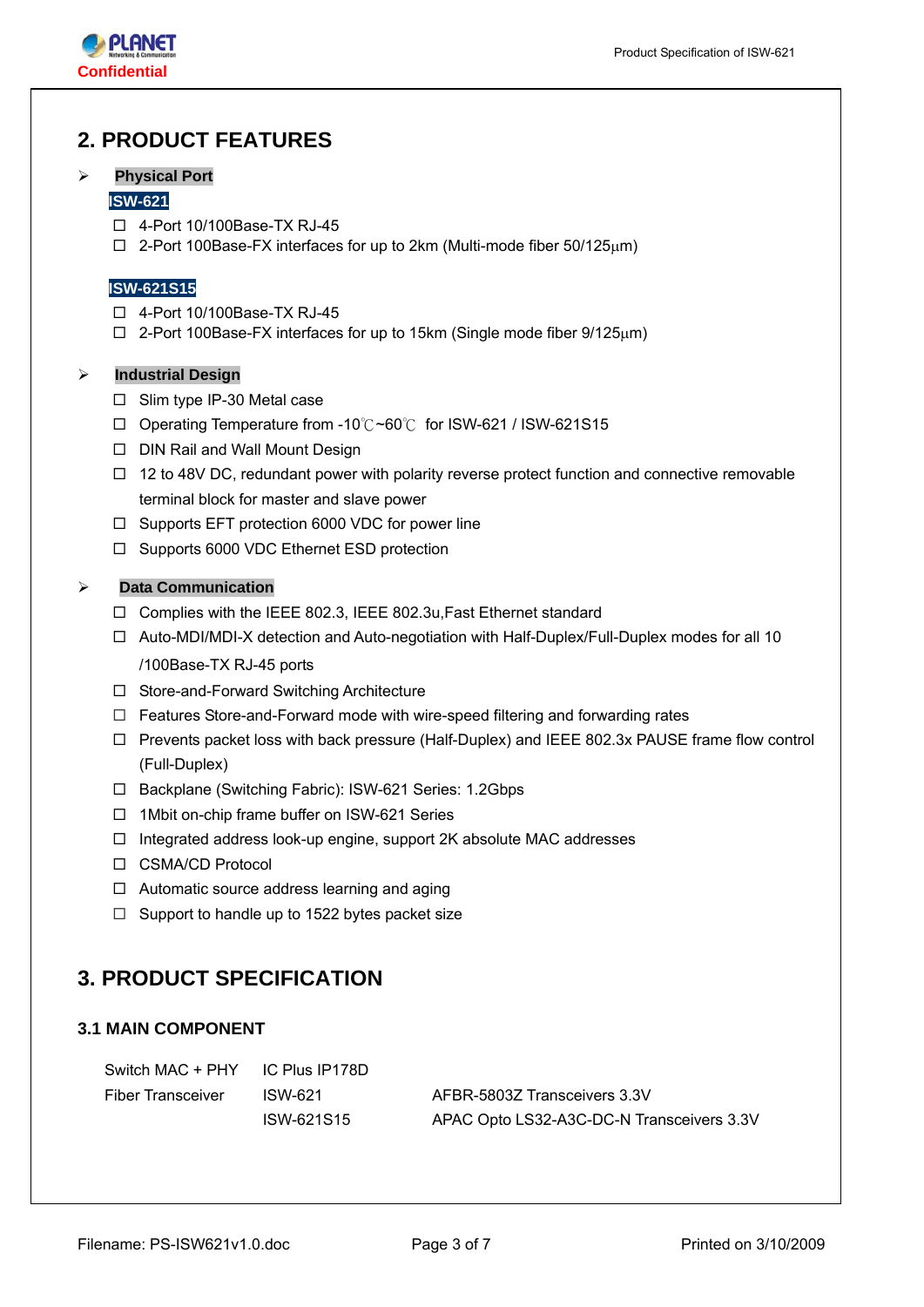

# **3.2 Functional Specifications**

| <b>Product</b>                   | <b>ISW-621</b>                                                         | <b>ISW-621S15</b>                                                                                                                                                                              |  |  |
|----------------------------------|------------------------------------------------------------------------|------------------------------------------------------------------------------------------------------------------------------------------------------------------------------------------------|--|--|
| <b>Hardware Specification</b>    |                                                                        |                                                                                                                                                                                                |  |  |
| 10/100Base-TX Ports              | 4 RJ-45 Auto-MDI/MDI-X ports                                           |                                                                                                                                                                                                |  |  |
| 100Base-FX SC Port               |                                                                        | 2                                                                                                                                                                                              |  |  |
| <b>Fiber Port Type</b>           | SC / Multi-mode                                                        | SC / Singel mode                                                                                                                                                                               |  |  |
| <b>Cable Distance</b>            | 2km                                                                    | 15km                                                                                                                                                                                           |  |  |
| <b>Optical Frequency</b>         | 1310nm                                                                 | 1310nm                                                                                                                                                                                         |  |  |
| <b>Launch Power (dBm)</b>        | $Max: -14$<br>Min: -19.0                                               | $Max-7$<br>Min: -20                                                                                                                                                                            |  |  |
| <b>Receive Sensitivity (dBm)</b> | $-34.5$                                                                | $-28$                                                                                                                                                                                          |  |  |
| <b>Maximum Input Power (dBm)</b> | $-14$                                                                  | -8                                                                                                                                                                                             |  |  |
| <b>Switch Architecture</b>       |                                                                        | Store-and-Forward                                                                                                                                                                              |  |  |
| <b>Switch Fabric</b>             |                                                                        | 1.2Gbps / non-blocking                                                                                                                                                                         |  |  |
| <b>Switch Throughput</b>         |                                                                        | 0.892Mpps@64bytes                                                                                                                                                                              |  |  |
| <b>Address Table</b>             |                                                                        | 2K entries                                                                                                                                                                                     |  |  |
| <b>Share Data Buffer</b>         |                                                                        | 1Mbit on-chip frame buffer                                                                                                                                                                     |  |  |
| <b>Maximum Frame Size</b>        |                                                                        | 1522 Bytes packet                                                                                                                                                                              |  |  |
| <b>Flow Control</b>              | Back pressure for half duplex, IEEE 802.3x Pause Frame for full duplex |                                                                                                                                                                                                |  |  |
| <b>Enclosure</b>                 |                                                                        | IP-30 Slim Type Metal Case                                                                                                                                                                     |  |  |
| <b>LED</b>                       |                                                                        | System:<br>• Power 1 (Green),<br>• Power 2 (Green),<br>• Fault (Green)<br>4 port copper:<br>• 10/100 (Green)<br>• Link/Activity (Green)<br>2 100FX port:<br>• 100 (Green),<br>• LNK/ACT(Green) |  |  |
| <b>Protection</b>                |                                                                        | ESD (Ethernet): 6KVDC<br>Surge (Power): 6KVDC                                                                                                                                                  |  |  |
| <b>Standards Conformance</b>     |                                                                        |                                                                                                                                                                                                |  |  |
| <b>Standards Compliance</b>      |                                                                        | IEEE 802.3 10BASE-T<br>IEEE 802.3u 100BASE-TX/100BASE-FX<br>IEEE 802.3x Flow Control and Back pressure                                                                                         |  |  |
| <b>Stability testing</b>         |                                                                        | IEC60068-2-32(Free fall), IEC60068-2-27(Shock),<br>IEC60068-2-6(Vibration)                                                                                                                     |  |  |
| <b>Network cables</b>            | 100Base-FX:                                                            | 10/100Base-TX:<br>• 2-Pair UTP Cat. 3, 4, 5 (100 meters, max.) EIA/TIA-568 100-ohm<br>STP (100meters, max.)<br>• Multi-mode optic fiber 50/125µm(2km, max.).                                   |  |  |
|                                  |                                                                        | • Single-mode optic fiber 9/125µm (15km, max.)                                                                                                                                                 |  |  |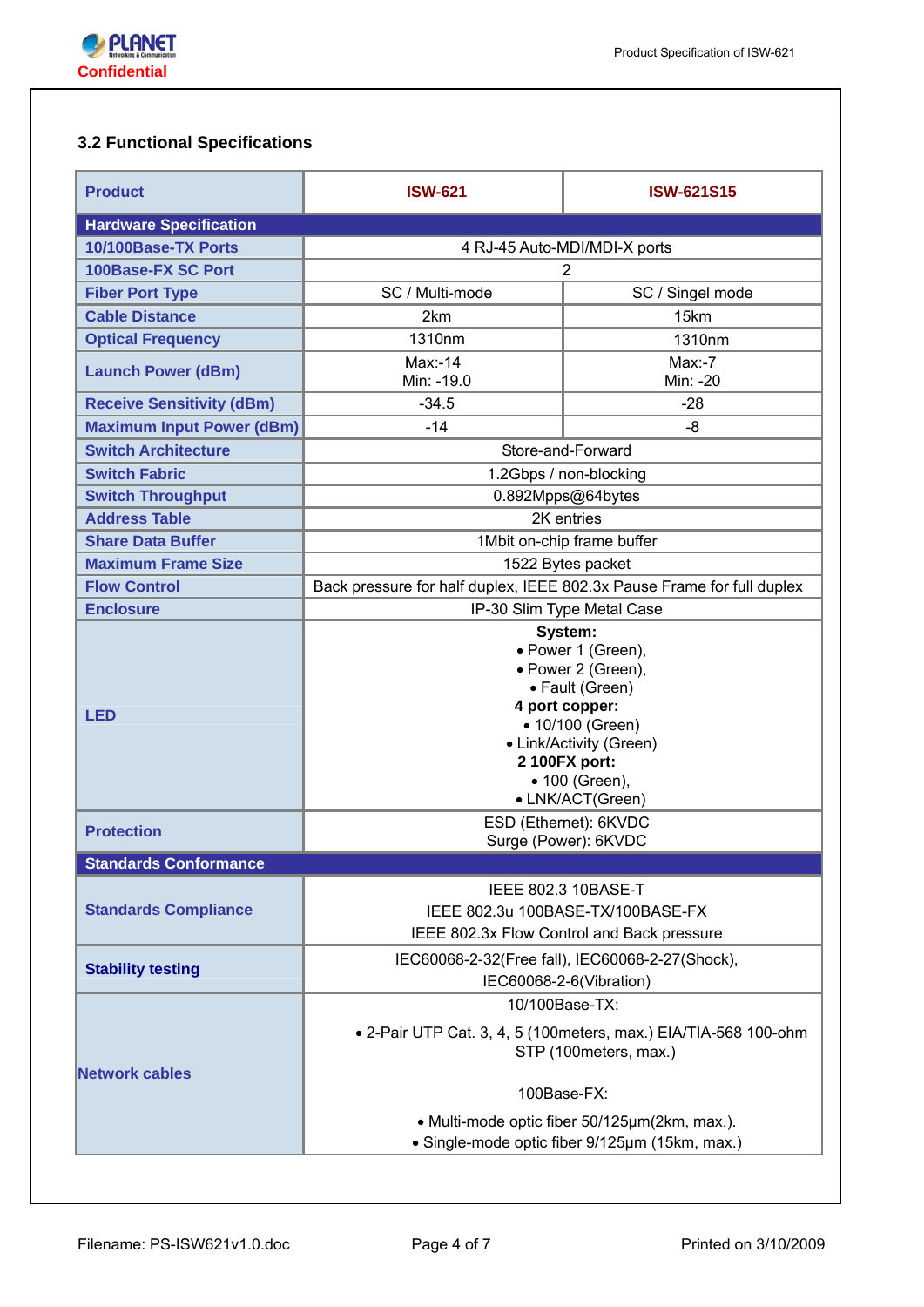

# **3.3 Physical Specification**

#### **Dimensions:**

135mm x 97mm x 32mm (W x D x H)

# **Weight:**

442g

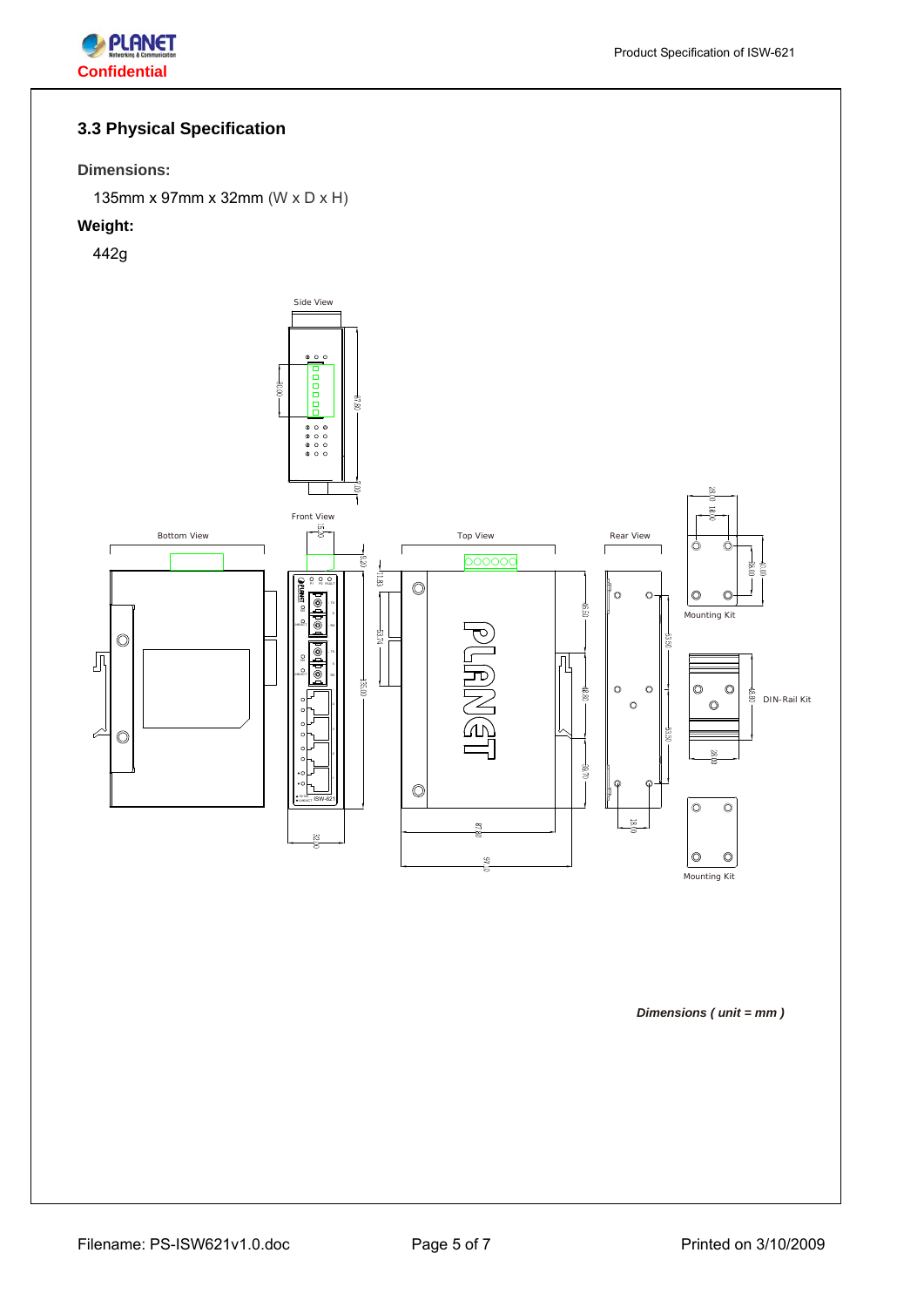

# **LED definition**

### ¾ **System**

| <b>LED</b>   | <b>Color</b> | <b>Function</b>                                           |
|--------------|--------------|-----------------------------------------------------------|
| P1           | Green        | Lit: indicate the power 1 has power.                      |
| P2           | Green        | Lit: indicate the power 2 has power.                      |
| <b>FAULT</b> | Green        | Lit: indicate the either power 1 or power 2 has no power. |

# ¾ **10/100Base-TX RJ-45**

| LED     | <b>Color</b> | <b>Function</b> |                                                        |  |
|---------|--------------|-----------------|--------------------------------------------------------|--|
| 10/100  |              | Lit:            | indicate the Switch is successfully connecting to the  |  |
|         | Green        |                 | network at 100Mbps.                                    |  |
|         |              | Off:            | indicate that the Switch is successfully connecting to |  |
|         |              |                 | the network at 10Mbps.                                 |  |
| LNK/ACT |              | Lit:            | To indicate the link through that port is successfully |  |
|         | Green        |                 | established.                                           |  |
|         |              | Blink:          | To indicate that the switch is actively sending or     |  |
|         |              |                 | receiving data over that port.                         |  |

### ¾ **100Base-FX SC Fiber Interface**

| <b>LED</b> | <b>Color</b> | <b>Function</b> |                                                        |
|------------|--------------|-----------------|--------------------------------------------------------|
| 100        | Green        | Lit:            | indicate the Switch is successfully connecting to the  |
|            |              |                 | network at 100Mbps.                                    |
| LNK/ACT    |              | Lit:            | To indicate the link through that port is successfully |
|            | Green        |                 | established.                                           |
|            |              | Blink:          | To indicate that the switch is actively sending or     |
|            |              |                 | receiving data over that port.                         |

# **3.4 Environmental Specification**

# **Operating**

| Model                     | <b>ISW-621</b>            | ISW-621S15 |  |
|---------------------------|---------------------------|------------|--|
| Temperature:              | $-10$ ~60 Degree C        |            |  |
| <b>Relative Humidity:</b> | 0~90% RH (non-condensing) |            |  |

### **Storage**

Temperature: -40~85 Degree C Relative Humidity: 10~90% RH (non-condensing)